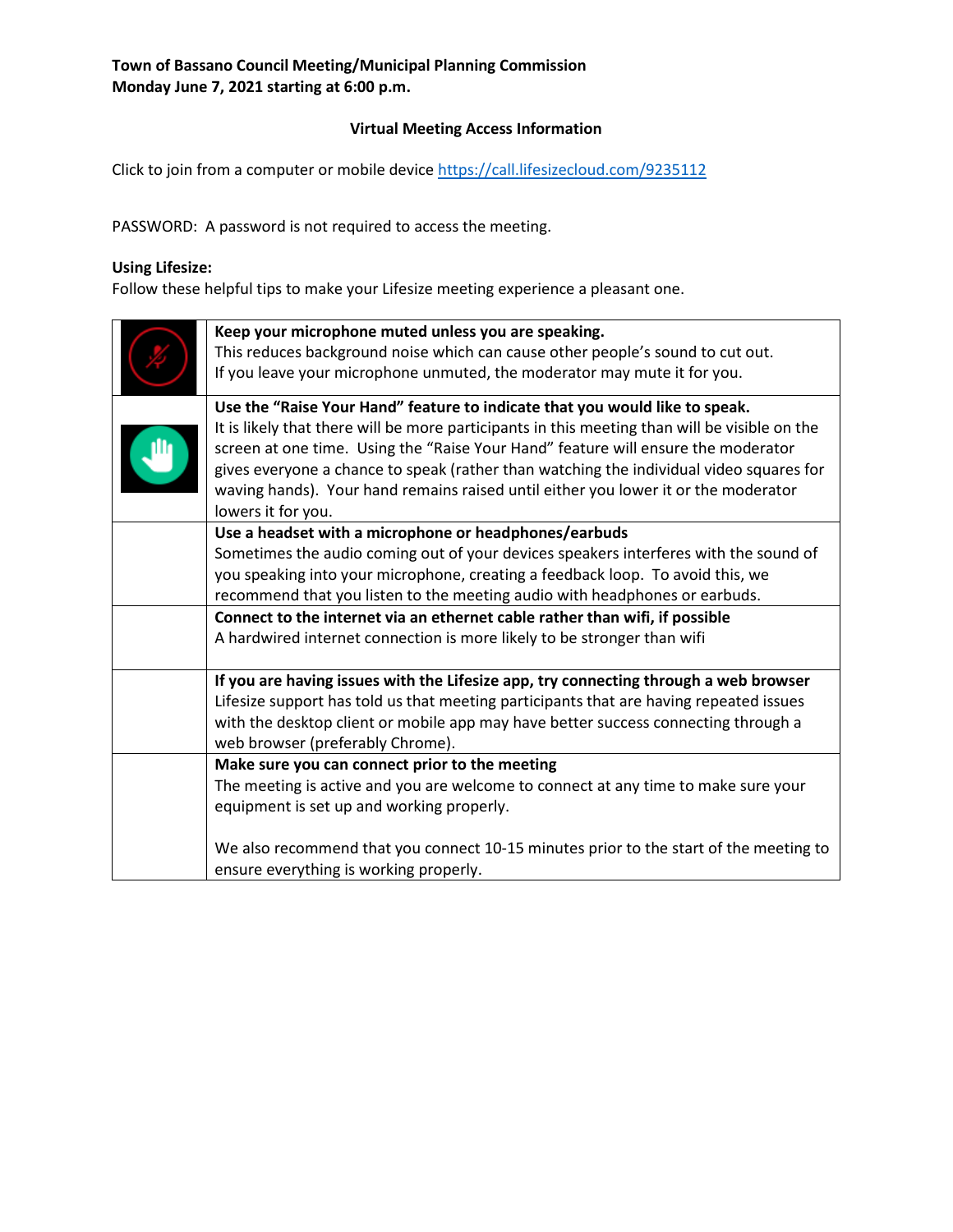#### **Joining a meeting from the desktop client or app**

Meeting link:<https://call.lifesizecloud.com/9235112>

Clicking the link will launch the desktop client or app. If you do not have the desktop client or app installed, you will be prompted to install it.

Check your audio/video settings and join the meeting. If you are successful, you will see a screen similar to this one.

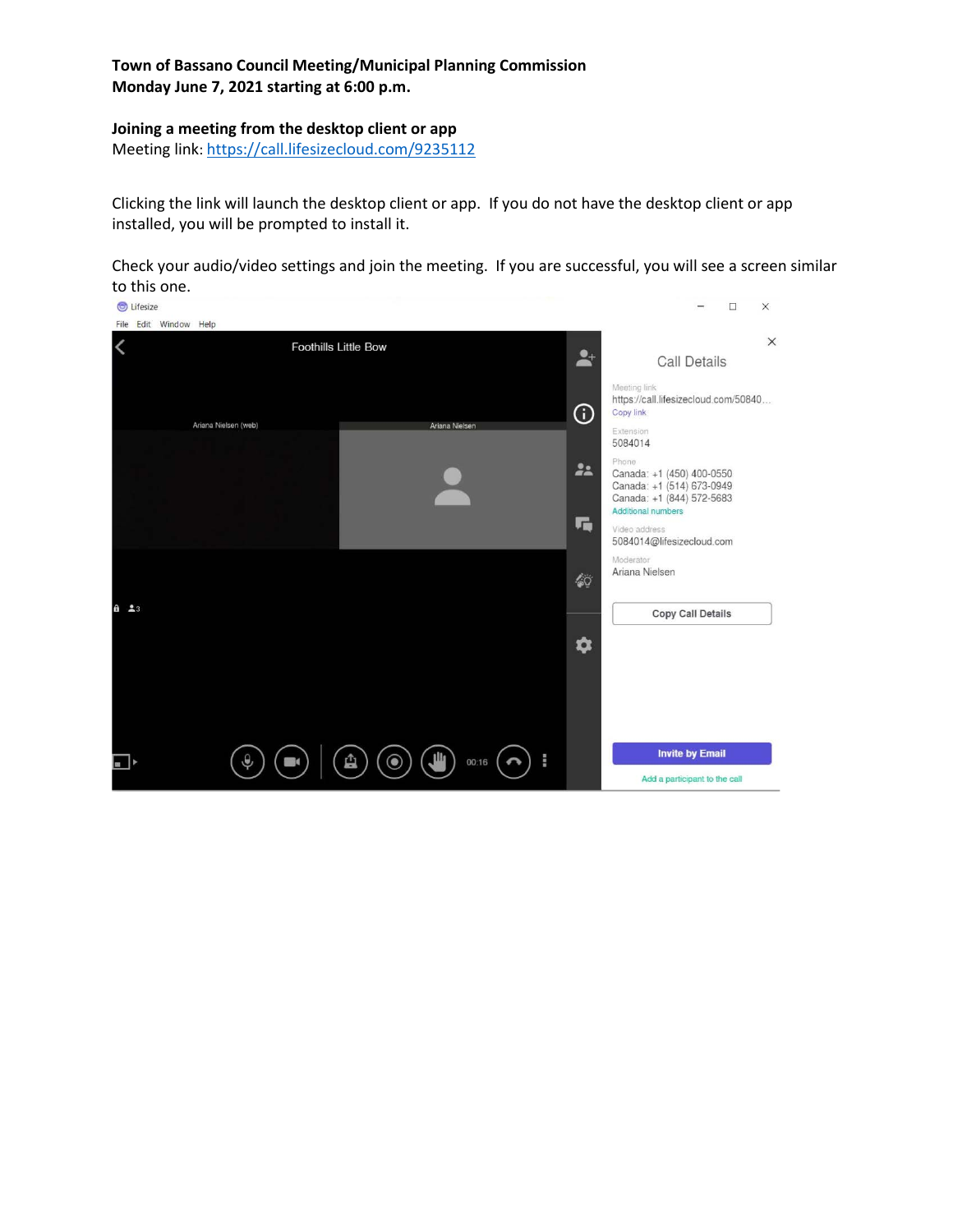# **Lifesize Controls**

There are a set of buttons across the bottom that you can use during the meeting. Here are descriptions of the ones that you will most likely be using.

| <b>Microphone Controls</b><br>Click this button to toggle your microphone off and on.<br>Please keep your microphone off unless you are speaking.<br>A moderator can also mute your microphones.<br><b>Camera Controls</b><br>Click this button to toggle your camera off and on.                                                                                                                                                                                                                                                |  |
|----------------------------------------------------------------------------------------------------------------------------------------------------------------------------------------------------------------------------------------------------------------------------------------------------------------------------------------------------------------------------------------------------------------------------------------------------------------------------------------------------------------------------------|--|
| <b>Share Screen</b><br>Click this button to start sharing your screen. Click it again to turn<br>screen sharing off.                                                                                                                                                                                                                                                                                                                                                                                                             |  |
| <b>Raise Your Hand</b><br>Click this button to indicate to the meeting moderator that you<br>would like to speak. If your hand is raised, the button will turn<br>green. Other meeting participants will get a notification and an icon<br>will appear by your name in the list of participants.<br>Participants (2)<br>1 raised hand<br>All<br>⋓<br>0 unmuted<br>Ariana Nielsen<br>Ariana Nielsen (web)<br>Moderators:<br>Ariana Nielsen<br>Click the button again to lower your hand.<br>A moderator can also lower all hands. |  |
| Leave<br>Click this button when you are ready to leave the meeting.                                                                                                                                                                                                                                                                                                                                                                                                                                                              |  |